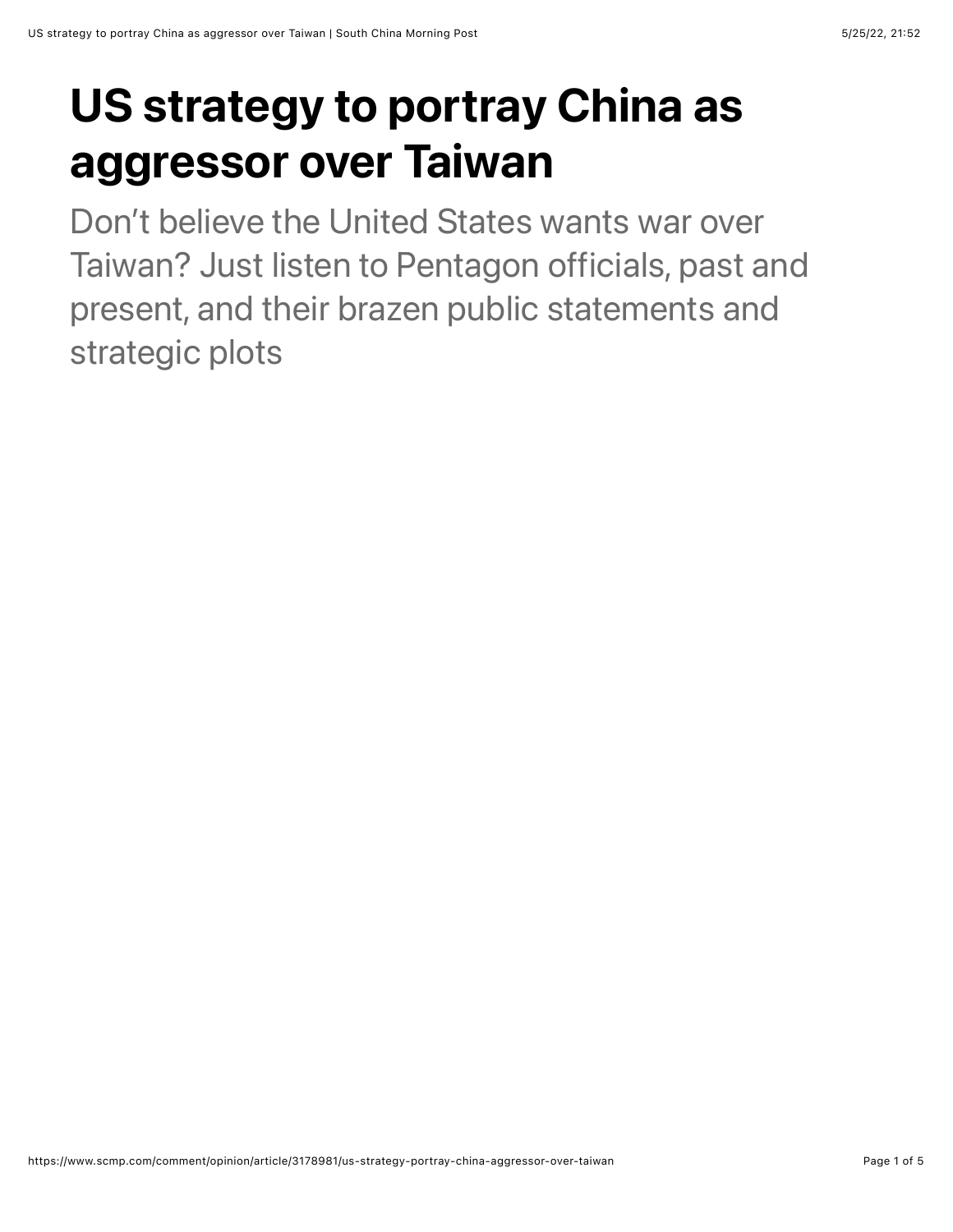

"You've got to turn it down a notch. Even *WSJ* editors are not this belligerint (sic). Yes, the West wants to contain China. No, they are not out for war."

There are many more such comments but you get the idea. However, a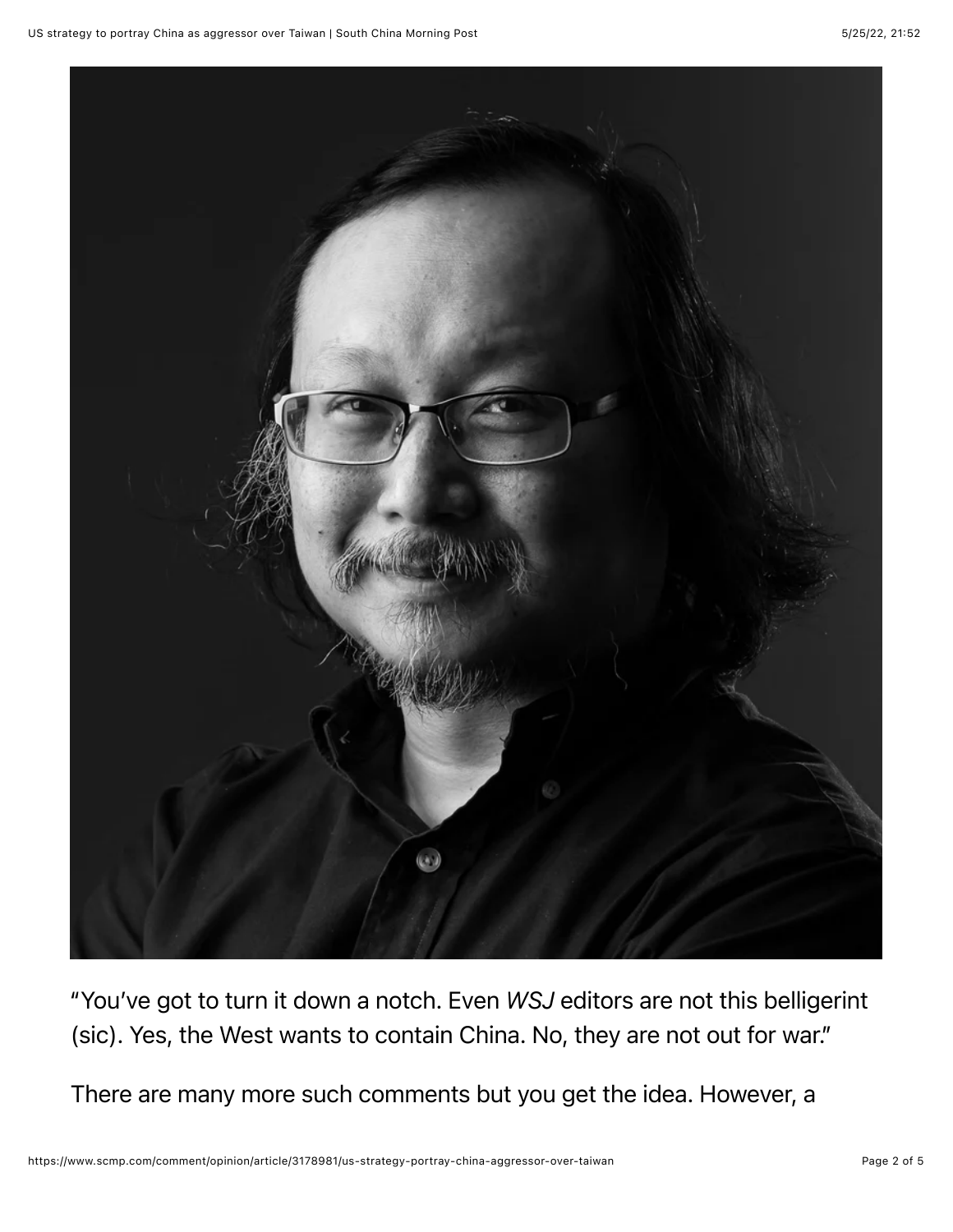friendly reader alerts me to Colby's new book, *The Strategy of Denial: American Defence in an Age of Great Power Conflict*.

It seems Colby and I are making the same point, only that he thinks it's a great idea while I think it's monstrous and genocidal. I must admit I haven't read his book; I doubt I will even bother. Instead, I am relying on an online summary by Singaporean economist Tan Kee Wee of Waveney Economics, who is also a former economist at Standard Chartered, United Overseas Bank, and the Lee Kuan Yew School of Public Policy and the Institute of Southeast Asian Studies. I also refer to a review of Colby's book in *Foreign Affairs*.

#### [Joe Biden's comments about defending Taiwan 'send](https://www.scmp.com/news/china/diplomacy/article/3178853/joe-bidens-comments-about-defending-taiwan-sends-signal?module=hard_link&pgtype=article) signal to Beijing'

### 23 May 2022

Here's Tan's summary of "the strategy of denial" with respect to China, as proposed by Colby:

– A war over Taiwan is desirable, otherwise China's rise is unstoppable.

SCMP Global Impact Newsletter

By submitting, you consent to receiving marketing emails from SCMP. If you don't want these, tick here

– The US has a chance of winning such a war.

– China must be provoked into appearing as the aggressor.

For another summary, this one is from *Foreign Affairs*. Colby's proposed strategy rests on the following assumptions, it says: "[T]hat China is set on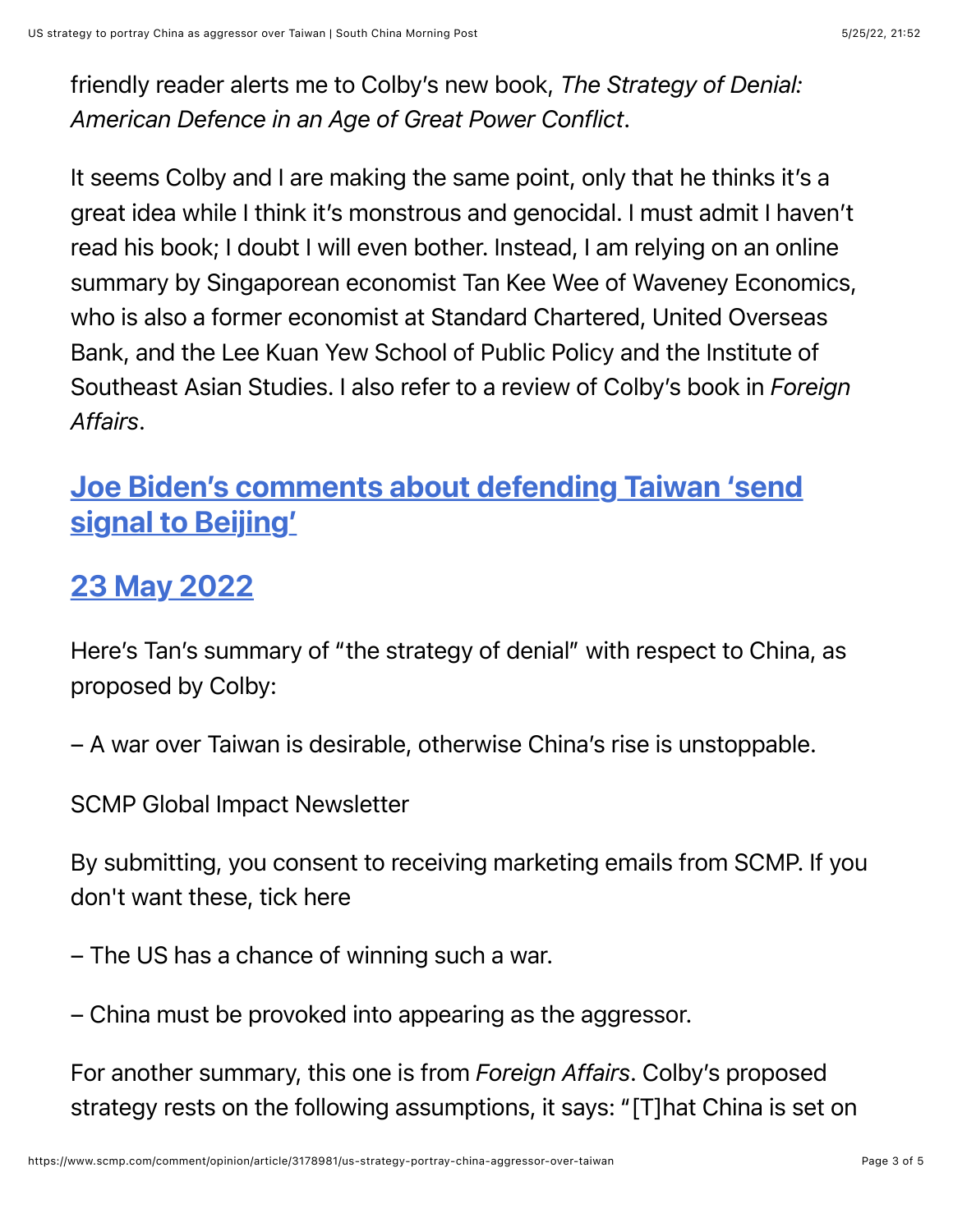achieving regional hegemony in the short term and global predominance in the long term, that military preparations and eventual war are the best or only way for the United States to respond to China's ambitions, that countries in the region that have made absolutely clear their determination not to choose between allegiance to China and allegiance to the United States would nonetheless be willing to join a coalition predicated on military confrontation with China, and that a major war over Taiwan would stay confined to Taiwan."

Well, in case you wonder why President Joe Biden and political leaders from both major parties in Washington are talking up mainland China's threat to Taiwan practically every day now while there is no such military movement from the Chinese, and encouraging the island on a path to independence, that's why. All that is done relentlessly despite the hot war going on in Ukraine; or rather, that's the plank on which to draw a fake analogy between the Russian war and the Chinese claim on Taiwan. And for years, the "independent" and "free" mainstream US press have been drumming up the "China threat" day in and day out for the news consumption of the American public. You repeat the same thing long and frequently enough, people will think it must be true.

#### ['I'm concerned': Biden's Taiwan defence vow could cause](https://www.scmp.com/news/china/article/3178874/joe-bidens-comments-us-defending-taiwan-could-cause-missteps-analysts?module=hard_link&pgtype=article) missteps, analysts say

## 24 May 2022

The easiest way to do that is to fuel, rather than discourage, secessionist sentiments, including the ruling Democratic Progressive Party, so that the island will keep making needlessly provocative moves while building up its war machine by buying overpriced and ill-suited US weapons. Many military experts and even some US politicians have complained that most US